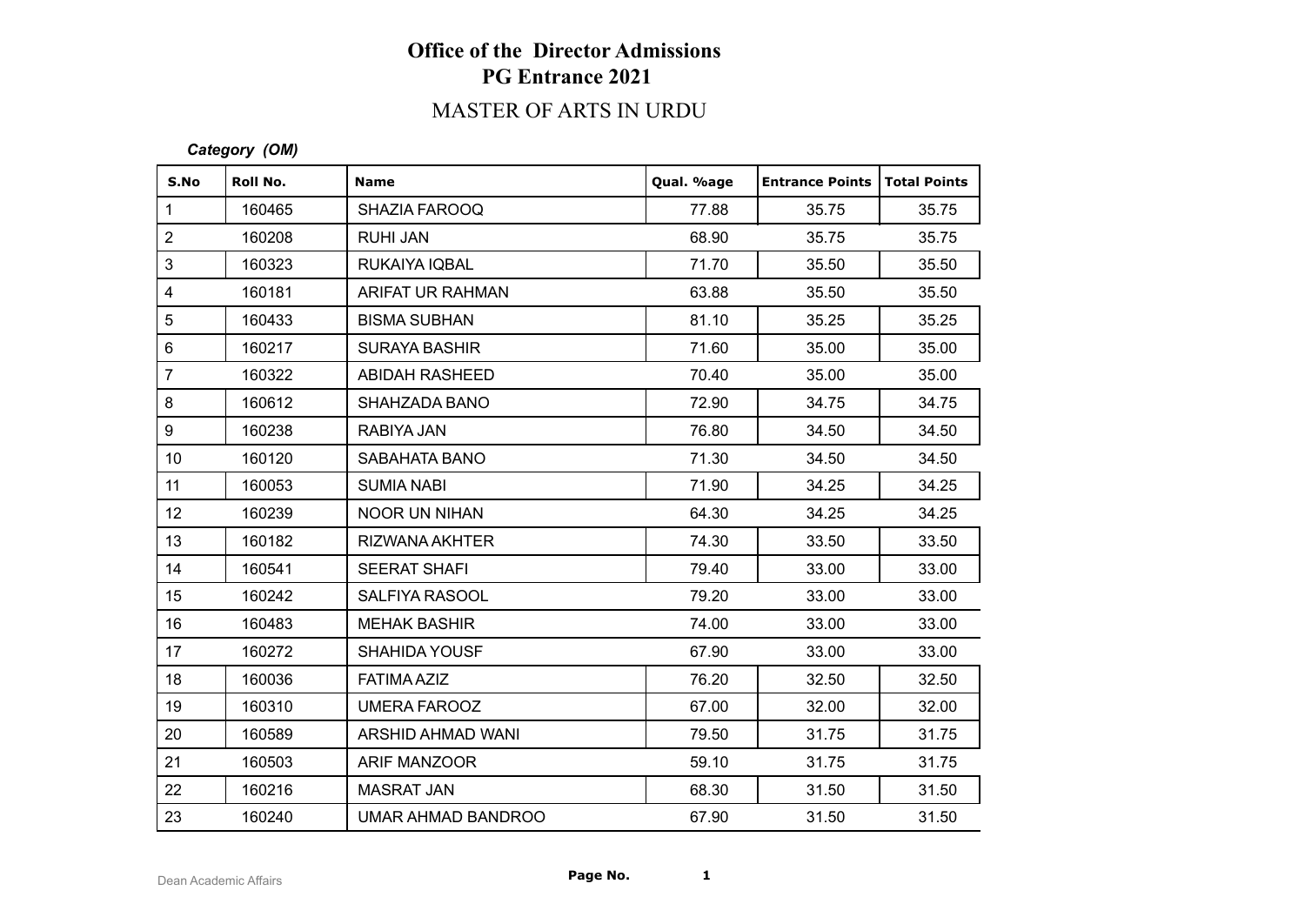### MASTER OF ARTS IN URDU

#### *Category (OM)*

| S.No | Roll No. | <b>Name</b>            | Qual. %age | <b>Entrance Points</b> | <b>Total Points</b> |
|------|----------|------------------------|------------|------------------------|---------------------|
| 24   | 160294   | <b>JASMEENA YOUSUF</b> | 75.82      | 31.25                  | 31.25               |
| 25   | 160235   | ASIF HUSSAIN MIR       | 72.50      | 31.25                  | 31.25               |
| 26   | 160567   | AARIZOO SHABAN         | 71.10      | 31.25                  | 31.25               |
| 27   | 160689   | <b>OWAIS AHMAD DAR</b> | 67.10      | 31.25                  | 31.25               |
| 28   | 160070   | AAMIR SADEEQ BHAT      | 63.40      | 31.25                  | 31.25               |
| 29   | 160190   | SALMA NAZIR            | 66.10      | 30.75                  | 30.75               |
| 30   | 160451   | <b>SHAISTA RAMZAN</b>  | 80.20      | 30.50                  | 30.50               |
| 31   | 160637   | <b>NADIYA</b>          | 68.80      | 30.50                  | 30.50               |
| 32   | 160132   | MASRAT JAN             | 63.60      | 30.50                  | 30.50               |
| 33   | 160478   | <b>SHAISTA AFZAL</b>   | 61.42      | 30.50                  | 30.50               |
| 34   | 160399   | RUKHSANA JAN           | 60.50      | 30.50                  | 30.50               |
| 35   | 160502   | KOUNSAR AKRAM          | 73.00      | 30.25                  | 30.25               |
| 36   | 160091   | KOUSERA MAQBOOL        | 72.00      | 30.25                  | 30.25               |
| 37   | 160040   | PIR WAHID AHMAD        | 72.70      | 30.00                  | 30.00               |
| 38   | 160015   | <b>BISMA TARIQ</b>     | 71.90      | 30.00                  | 30.00               |

#### *Category (ST)*

| S.No | Roll No. | <b>Name</b>           | Oual. %age | <b>Entrance Points   Total Points</b> |       |
|------|----------|-----------------------|------------|---------------------------------------|-------|
| 39   | 160424   | MUHAMMAD ALTAF PISWAL | 75.50      | 28.50                                 | 28.50 |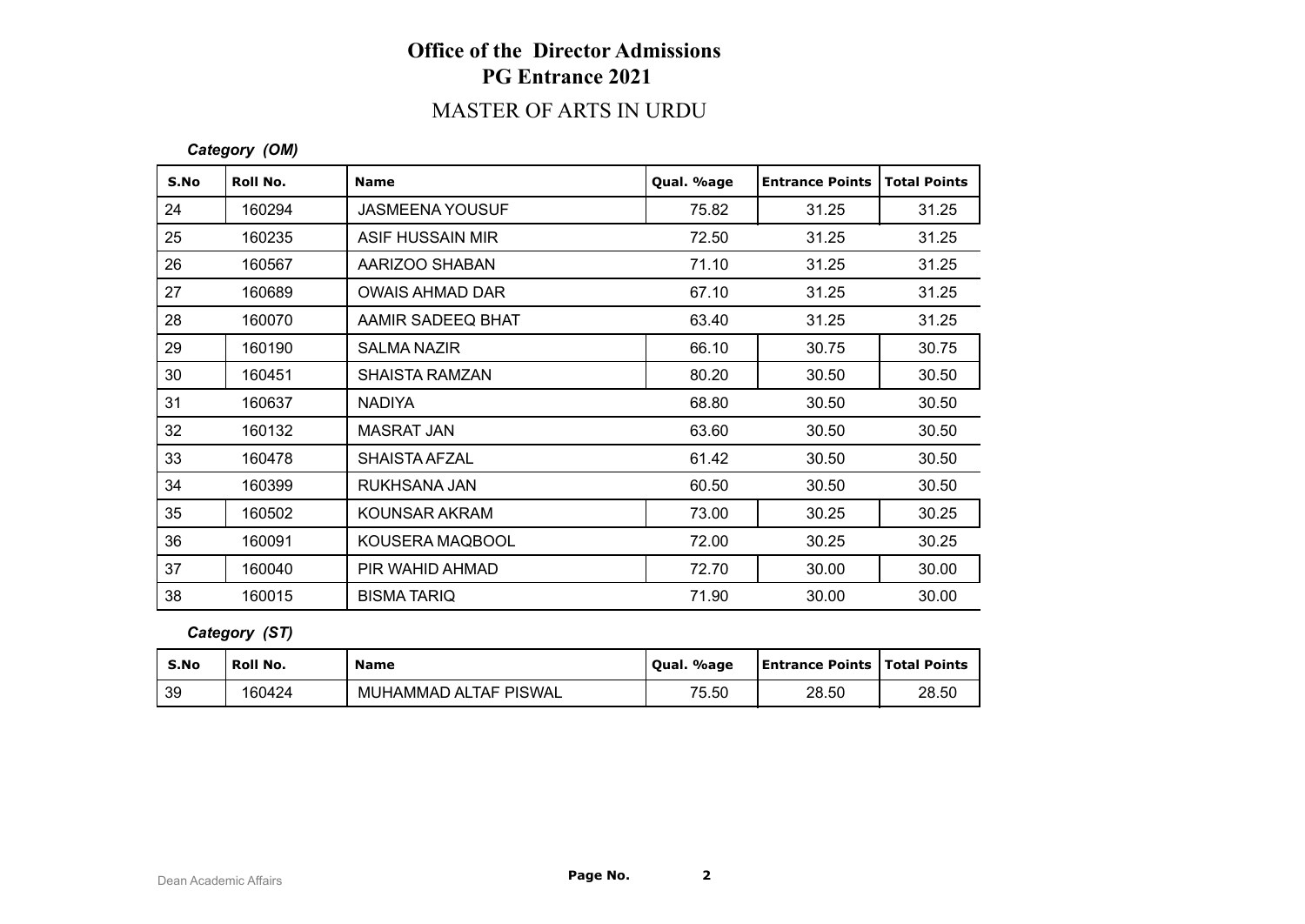### MASTER OF ARTS IN URDU

#### *Category (RBA)*

| S.No | Roll No. | <b>Name</b>          | Qual. %age | <b>Entrance Points  </b> | Total Points |
|------|----------|----------------------|------------|--------------------------|--------------|
| 40   | 160477   | <b>SHAISTA AMIN</b>  | 67.30      | 30.00                    | 30.00        |
| 41   | 160254   | ASIFA JAN            | 66.90      | 28.00                    | 28.00        |
| 42   | 160100   | RUQIA SADIQ          | 60.00      | 27.75                    | 27.75        |
| 43   | 160116   | REHANA TABASUM       | 52.50      | 27.50                    | 27.50        |
| 44   | 160297   | <b>MUNTHA HASSAN</b> | 68.90      | 25.25                    | 25.25        |

#### *Category (WUP)*

| S.No | Roll No. | <b>Name</b>                         | Qual. %age | Entrance Points   Total Points |       |
|------|----------|-------------------------------------|------------|--------------------------------|-------|
| 45   | 160277   | Z HUSSAIN HAJAM<br><b>SHAHNAWAZ</b> | 63.70      | 29.25                          | 29.25 |

*Category (CDP)*

| S.No | Roll No. | <b>Name</b>         | Qual. %age | <b>Entrance Points   Total Points</b> |       |
|------|----------|---------------------|------------|---------------------------------------|-------|
| -46  | 160185   | <b>RAZIA REHMAN</b> | 67.00      | 25.25                                 | 25.25 |

*Category (NCC)*

| S.No                 | <b>Roll No.</b> | <b>Name</b>        | Oual. %age | <b>Entrance Points   Total Points</b> |       |
|----------------------|-----------------|--------------------|------------|---------------------------------------|-------|
| $\overline{ }$<br>4, | 160245          | <b>ZAHID FAYAZ</b> | 67.00      | 16.75                                 | 16.75 |

*Category (PHC)*

| S.No | Roll No. | <b>Name</b>         | Qual. %age | <b>Entrance Points   Total Points  </b> |       |
|------|----------|---------------------|------------|-----------------------------------------|-------|
| -48  | 160290   | RAYEES AHMAD PARREY | 68.80      | 24.50                                   | 24.50 |
| 49   | 160362   | AFTAB AHMAD WANI    | 68.90      | 16.75                                   | 16.75 |

*Category (OSJ)*

| S.No | Roll No. | <b>Name</b> | Oual. %age | <b>Entrance Points   Total Points</b> |       |
|------|----------|-------------|------------|---------------------------------------|-------|
| 50   | 160579   | MOHD AKRAM  | 53.63      | 12.75                                 | 12.75 |